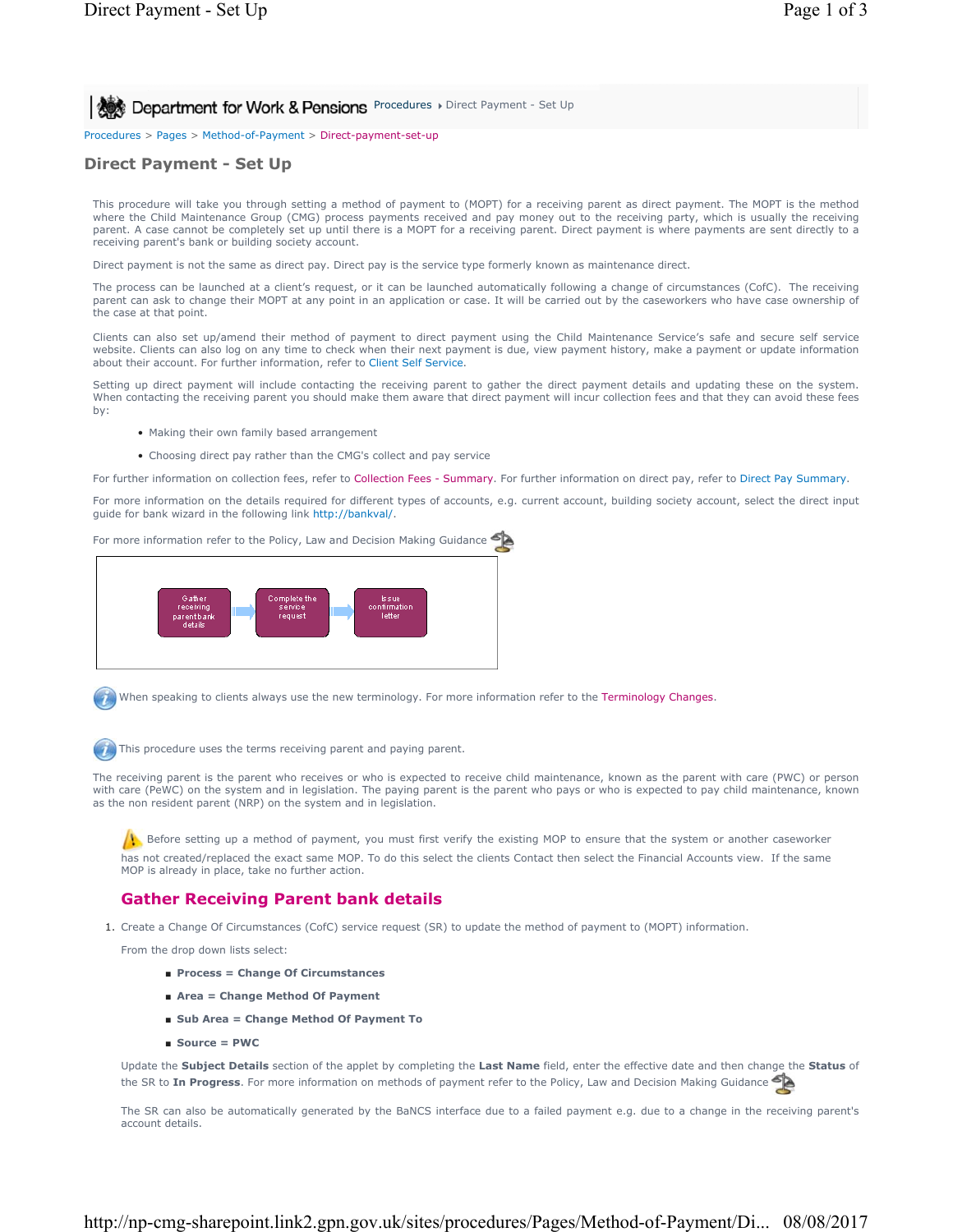At application stage, you do not need to create a change of circumstances SR, the existing SR can simply be amended, or can be closed and an **Amend MOP** SR created.

To do this select the clients **Contact** then select the **Financial Accounts** view. If the same MOP is already in place, take no further action.

# **Complete the Child Service Request**

When the Receiving Parent has more than one case with a Method of Payment to (MOPT), Direct Pay will have to be raised for each case that is, or changing to, Calc and Collect.

- 2. Generate a child SR using:
	- **Process = Payments**
	- **Area = Method Of Payment To**
	- **Sub Area = Direct Payment**
- 3. Update the SR with the client's details e.g. client's name and link the relevant case number to the SR.
- 4. Select Action:
	- **Replace MOP** to amend an existing method of payment
	- **Create MOP** to create a new method of payment
- 5. Update the **Status** of the SR to **In Progress**, the system will then change the **Sub Status** to **In Progress**.
- 6. The system will generate an activity plan for you to follow.

## **Complete the change**

7. Update the SR with the client's **Internal Account Number**.

BaNCS numbers are required by the system in order to process payments. Every client will have a BaNCS number generated by the system at the initial application stage.

8. Call the receiving parent to request the correct details. If the receiving parent cannot provide any other bank details but has a POCA, cancel this SR and open a new SR for setting the MOPT as POCA. It is the receiving parent's responsibility to provide the CMG with MOPT details, if they fail to do this the CMG will hold on to any collections made for maintenance until they provide us with valid MOPT details.

Where the receiving parent has provided details, but is not contactable by phone, issue letter CMSL3002 and form FT2004 using the Payments SR where validation has failed, or CMSL4425 and form FT2004 using the Change of Circumstances SR where a payment has failed because the details are invalid. **Close** and **Cancel** the SR as a new SR will be generated when the receiving parent contacts the CMG.

Where it has not been possible to contact the receiving parent to obtain bank details issue CMSL3102 and FT2004.

- 9. Enter the client's bank details:
	- **Account holder name**
	- **Account type**
	- **Account number**
	- **Sort Code**

Select the **Bank Validation** button and bank wizard will validate these details. Bank wizard may return an error code, please refer to Bank Wizard Error Codes in the **Procedural Exceptions** tab.

Clients should be actively encouraged to open a new bank account, building society or credit union account from the outset. Clients' applications cannot be progressed if they are unable to obtain a bank account or building society.For more information on the details required for different types of accounts, e.g. current account, building society account, select the direct input guide for bank wizard in the following link http://bankval/.

10. Update the **Resolution Code** of the SR to **Direct Payment Accepted** then **Save** the SR.

- Select the Send MOP button. This will send a message to BaNCS to accept the chosen MOPT type. The BaNCS success message should be displayed. Send letter CMSL3004 if the type of MOPT has changed or CMSL3010 if just the details of the MOPT, but not the MOPT itself have changed, e.g. CMSL3004 where the MOPT was POCA and is now direct payment, or CMSL3010 where the MOPT remains direct payment but to a different bank account. 11.
- Close the child SR by changing the **Status** to **Closed** and the **Sub Status** to **Complete** 12.

When BaNCS returns a **Success** message, the correct **Resolution Code** must be selected and not set to **Transaction Rejected**.